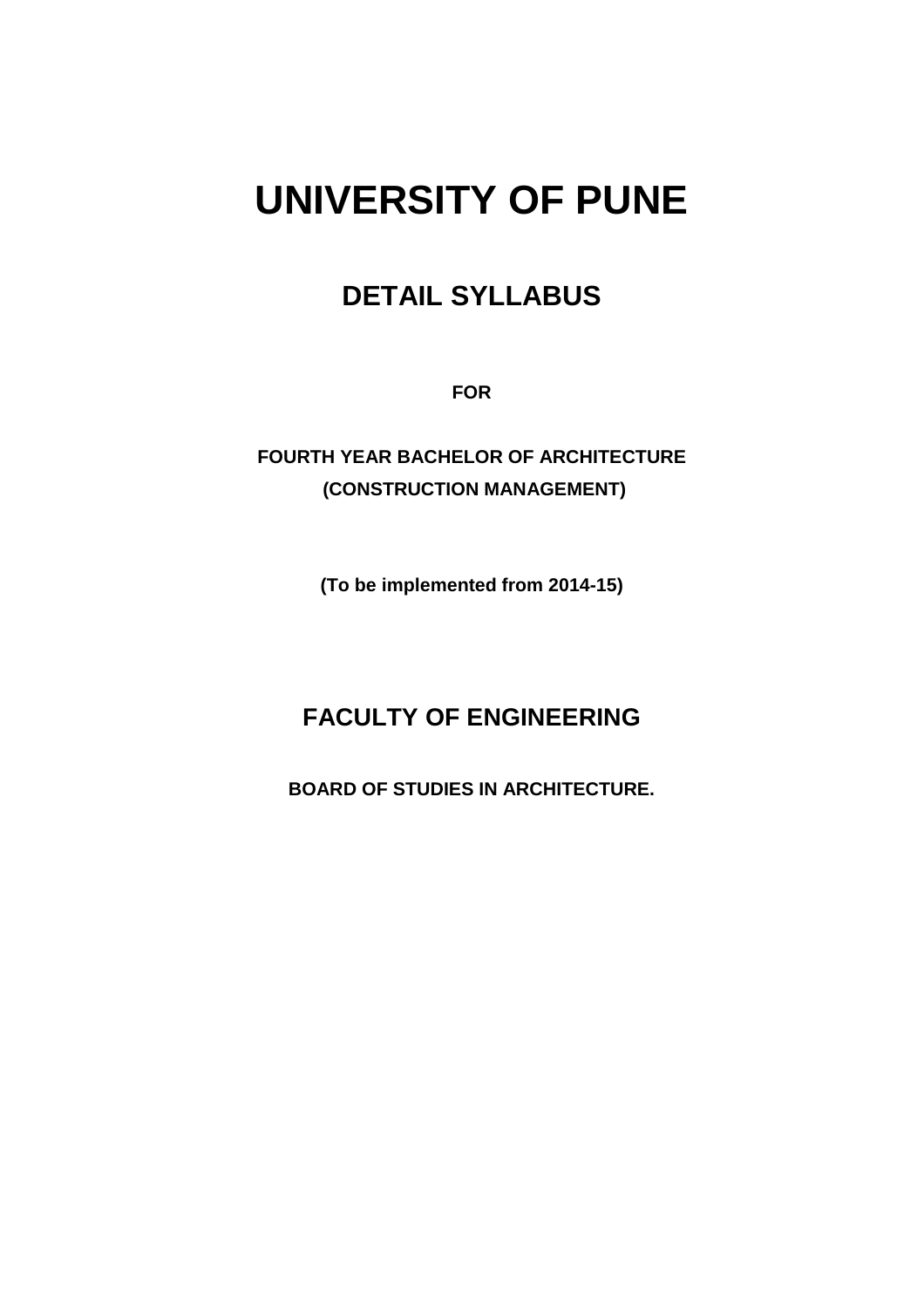# **FOURTH YEAR B.ARCH (CM).**

| Sr.            | <b>Subject</b>                                                          | <b>Name of the Subject</b>                         |                     |                          | <b>Teaching</b><br><b>Scheme</b> |                | <b>Examination Scheme</b> |                |              |
|----------------|-------------------------------------------------------------------------|----------------------------------------------------|---------------------|--------------------------|----------------------------------|----------------|---------------------------|----------------|--------------|
| No.            | Code                                                                    |                                                    |                     | <b>Load/Week</b>         |                                  | <b>Total</b>   | Term I                    | <b>Term II</b> | <b>Total</b> |
|                |                                                                         |                                                    |                     | L                        | S/P                              | Load           | <b>Marks</b>              | <b>Marks</b>   | <b>Marks</b> |
| 1              | 413451                                                                  | Architectural Design-IV                            | <b>SV</b>           | $\overline{2}$           | 8                                | 10             | 300                       | 300            | 600          |
| $\overline{2}$ | 413452                                                                  | <b>Advanced Const. Materials</b><br>& Equip. Mgmt. | <b>SV</b>           | $\overline{2}$           | 5                                | $\overline{7}$ | 150                       | 150            | 300          |
| 3              | 413423                                                                  | Design, & Tech. Elective.                          | SS                  | 1                        | 1                                | $\overline{2}$ | 50                        | 50             | 100          |
| 4              | 413424                                                                  | <b>Quantity Surveying &amp;</b><br>Estimation.     | SS                  |                          |                                  |                | 50                        | 50             | 100          |
| 5              | 413425                                                                  | <b>Quantity Surveying &amp;</b><br>Estimation.     | 3<br>1<br><b>TH</b> |                          | 4                                | 0              | 100                       | 100            |              |
| 6              | 413453                                                                  | <b>Specification Writing</b>                       | <b>TH</b>           | $\overline{2}$           | $\Omega$                         | $\overline{2}$ | $\Omega$                  | 100            | 100          |
| $\overline{7}$ | 413428                                                                  | Town Planning                                      | SS                  |                          |                                  |                | 50                        | 50             | 100          |
| 8              | 413429                                                                  | <b>Town Planning</b>                               | <b>TH</b>           | 3<br>1<br>$\overline{4}$ |                                  | $\Omega$       | 100                       | 100            |              |
| 9              | 413430                                                                  | <b>Professional Practice</b>                       | SS                  | $\overline{2}$           | $\Omega$                         | $\overline{c}$ | 50                        | 50             | 100          |
| 10             | 413431                                                                  | <b>Professional Practice</b>                       | <b>TH</b>           |                          |                                  |                | 0                         | 100            | 100          |
| 11             | 413432                                                                  | Dissertation & Architectural<br>Project Part I     | SS                  | 1                        | $\overline{2}$                   | 3              | 100                       | 100            | 200          |
| 12             | 413454                                                                  | Const. Mgmt. Theory&<br>Practices                  | SS                  | 1                        | 1                                | $\overline{2}$ | 50                        | 50             | 100          |
|                |                                                                         | <b>TOTAL</b>                                       |                     | 13                       | 23                               | 36             | 800                       | 1200           | 2000         |
|                | <b>STAGE -II - LEGEND - SS- SESSIONAL, V-VIVA VOCE, TH-THEORY PAPER</b> |                                                    |                     |                          |                                  |                |                           |                |              |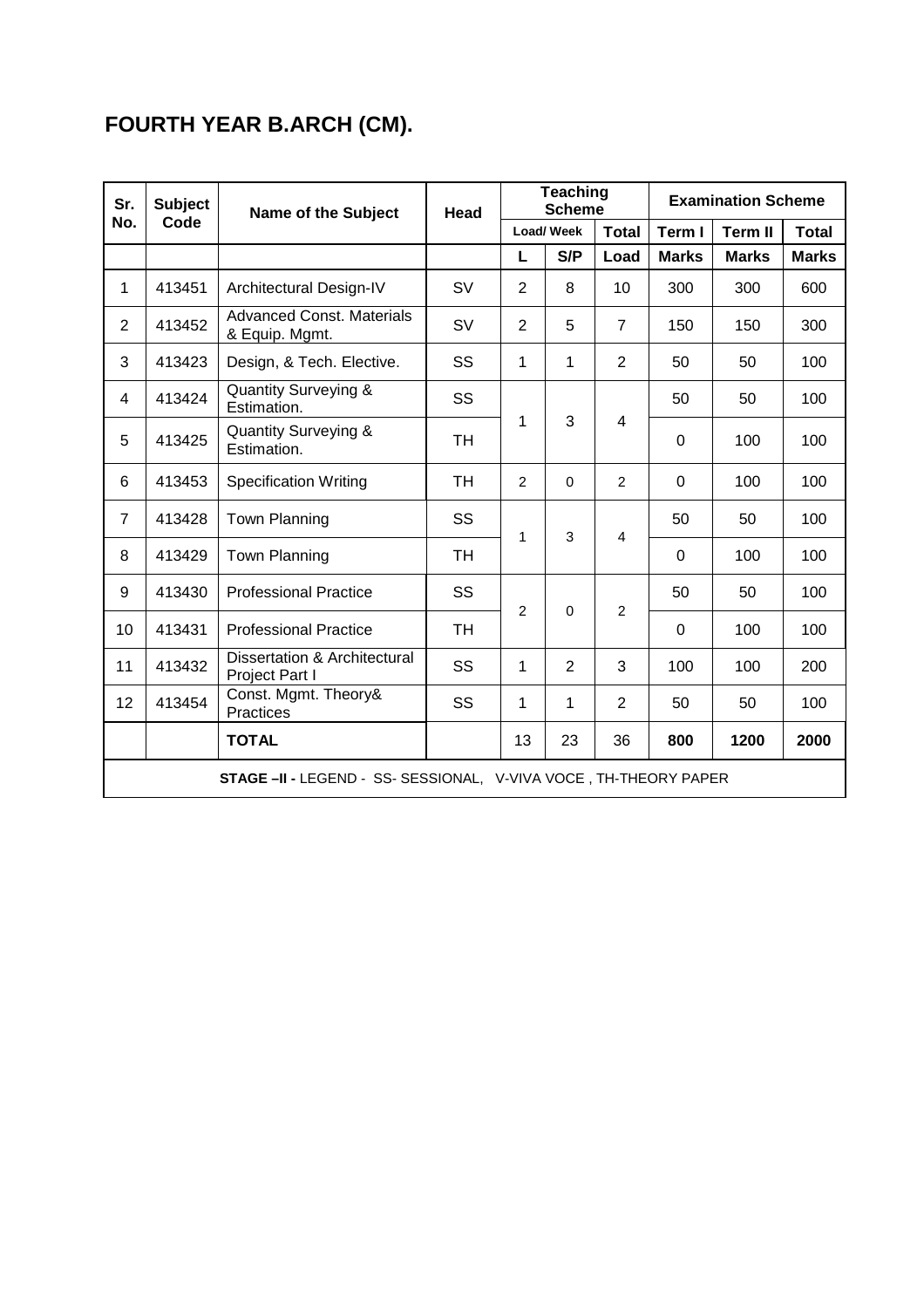# **DETAIL SYLLABUS**

#### FOURTH YEAR B.ARCH.

| Subject Code: 413451 ARCHITECTURAL DESIGN IV (Sessional and Viva) |                 |                           |                           |
|-------------------------------------------------------------------|-----------------|---------------------------|---------------------------|
| <b>TEACHING SCHEME</b>                                            |                 | <b>EXAMINATION SCHEME</b> |                           |
| <b>Lecture Periods</b>                                            | 02 <sub>1</sub> | Term I and Term II        |                           |
| (per week)                                                        |                 | Sessional (Internal)      | 125 marks (for each term) |
|                                                                   |                 | Sessional (External)      | 125 marks (for each term) |
|                                                                   |                 | Viva                      | 50 marks (for each term)  |
| <b>Studio Periods</b>                                             | 08              | Total sessional marks for | 600 marks                 |
| (per week)                                                        |                 | both terms                |                           |
| <b>Total Contact</b>                                              | 10              | Paper                     | nil                       |
| Periods per week                                                  |                 | <b>Total Marks</b>        | 600 marks                 |

#### **OBJECTIVE**

Introduce students progressively to designing for larger environmental contexts (preferably Indian) and for more complex multifunctional complex of buildings / situations like mass scale residential, institutional, commercial , transportation, health-care facilities.

#### **COURSE OUTLINE**

A. Design of Urban Large Scale / density based housing with approximately minimum 200 tenements of density 120 tenements / hectare. Socio-economic determinates, legislative, economic constraints and technological alternatives shall be studied in detail. Exercises in simulation and conceptual modeling shall be conducted. Application of concepts of community participation, financing and construction planning, computer aided project documentation including working drawings, preliminary estimates, outline specifications and scheduling aimed at comprehensive understanding of the implementation process.

B Design of multifunctional complex of buildings in the urban context. Issues related to the growing problems of urban areas in third world countries and their future developments shall be explored. Emphasis on the design with relation to the contextual environment, traffic and planning controls and impact analysis. An understanding of the architectural implications of such developmental scheme should lead to insight in the formulation of political and administrative policies for the development of the physical environment.

The Design Studio would comprise of preparation of project planning and appraisal scheme for the project to be designed. Procurement / preparation of working drawings for the building typology. Working out the detailed specification and estimate. Preparation of the work break down schedule and scheduling with help of bar charts (material, equipment and labour)

#### **SESSIONAL WORK**

- Two assignments for a period of 18 weeks each
- Complete Self-explanatory projects, graphically presented in the form of hard copies / printouts showing comprehensive understanding of the design and implementation process as mentioned in the course outline.
- Second Design project can be given in group of not more than 3 students provided the project is complex enough.
- Case studies, which will supplement / support the Architectural Design project can be done in groups.

All Architectural Design Assignments and submissions shall lay emphasis on designing Earthquake Resistant Structures, which will be worked out in consultation with the Teacher of Structures and the submission work will reflect various technologies adopted.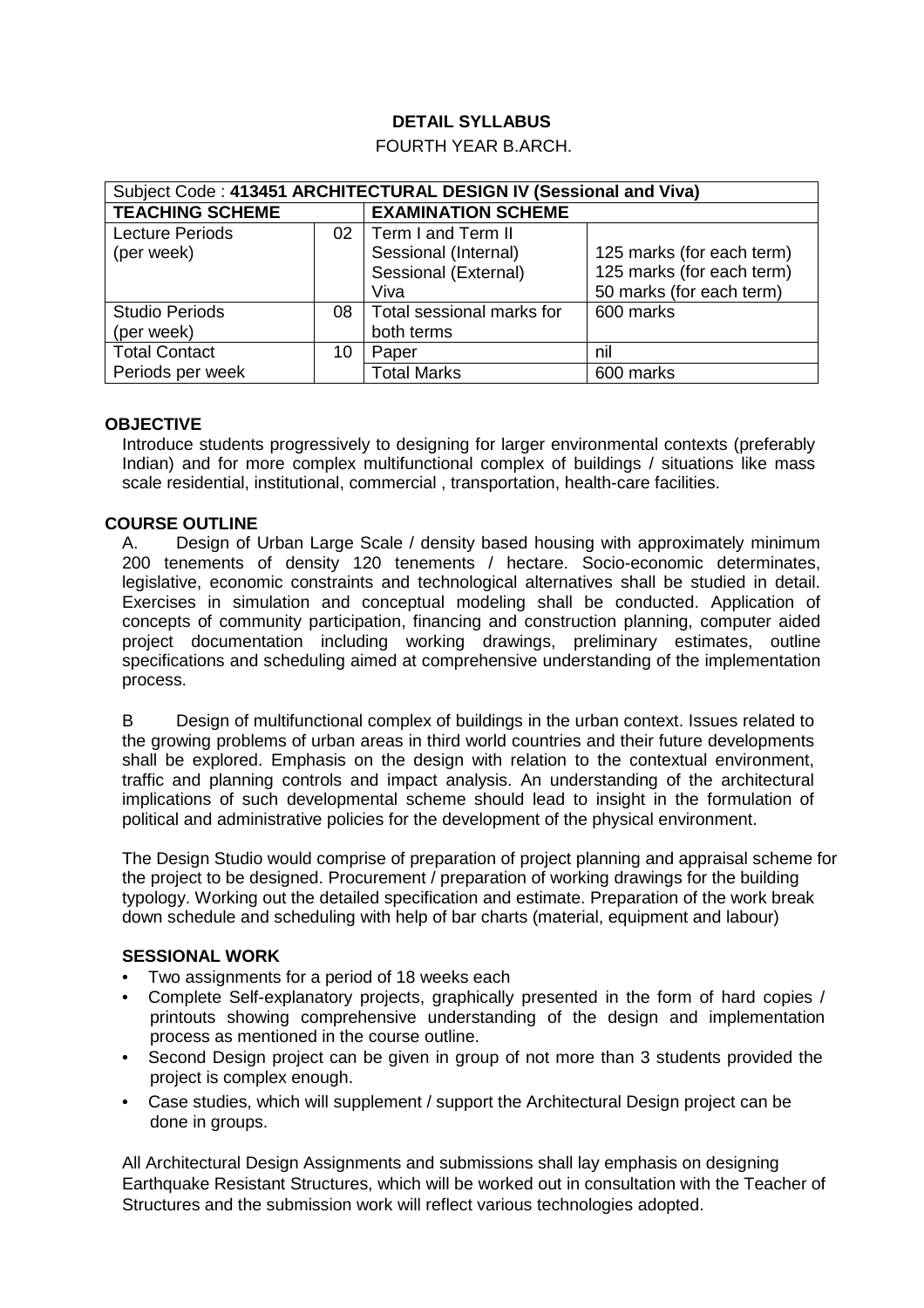#### **REFERENCE BOOKS:**

- All available books on Architectural Design.
- Construction Project Management K.K. Chitkara.
- Construction Management P.K Joy.

#### Subject Code : **413452 ADVANCED CONSTRUCTION MATERIALS & EQUIPMENT MANAGEMENT**.(Sessional and viva)

| <b>TEACHING SCHEME</b>               |    | <b>EXAMINATION SCHEME</b>                                               |                                                                                  |
|--------------------------------------|----|-------------------------------------------------------------------------|----------------------------------------------------------------------------------|
| <b>Lecture Periods</b><br>(per week) | 02 | Term I and Term II<br>Sessional (Internal)<br>Sessional (External) Viva | 50 marks (for each term)<br>50 marks (for each term)<br>50 marks (for each term) |
| <b>Studio Periods</b><br>(per week)  | 05 | Total sessional for both<br>terms                                       | 300 marks                                                                        |
| <b>Total Contact</b>                 | 07 | Paper                                                                   | nil                                                                              |
| Periods per week                     |    | <b>Total Marks</b>                                                      | 300 marks                                                                        |

#### **COURSE OBJECTIVE :**

To acquaint students with more complex structural systems, constructional details and building types with emphasis on applied constructional details from Architectural Design Project with developing the skills in Architectural Detailing.

#### **COURSE DETAILS: For Advanced Construction Materials:**

Note: As far as possible and practicable various topics mentioned below shall be combined and studied as extension of Architectural Design Programme in Sem VII and VIII in the form of Applied Constructional Details.

- 1. Conceptual study of Design and Construction of long span structures like Sports Stadiums, Gymnasium, Auditorium etc. with special reference to design of seating, and various types of roofing systems. (Any one type of building shall be studied in detail)
- 2. Conceptual study of design and constructional details of
	- Shell roofs
	- Single curvature shells
	- Short and Long span barrel vaults
	- North light and cantilever Barrel vaults
	- Double curvature shells
	- Shell domes
	- Double curved shells.
- 3. Folded slab roofs
- 4. Grid structures
	- Space frames
	- Flat grids.
	- Folded grids
	- Folded lattice plates
	- Braced barrel vaults
	- Braced domes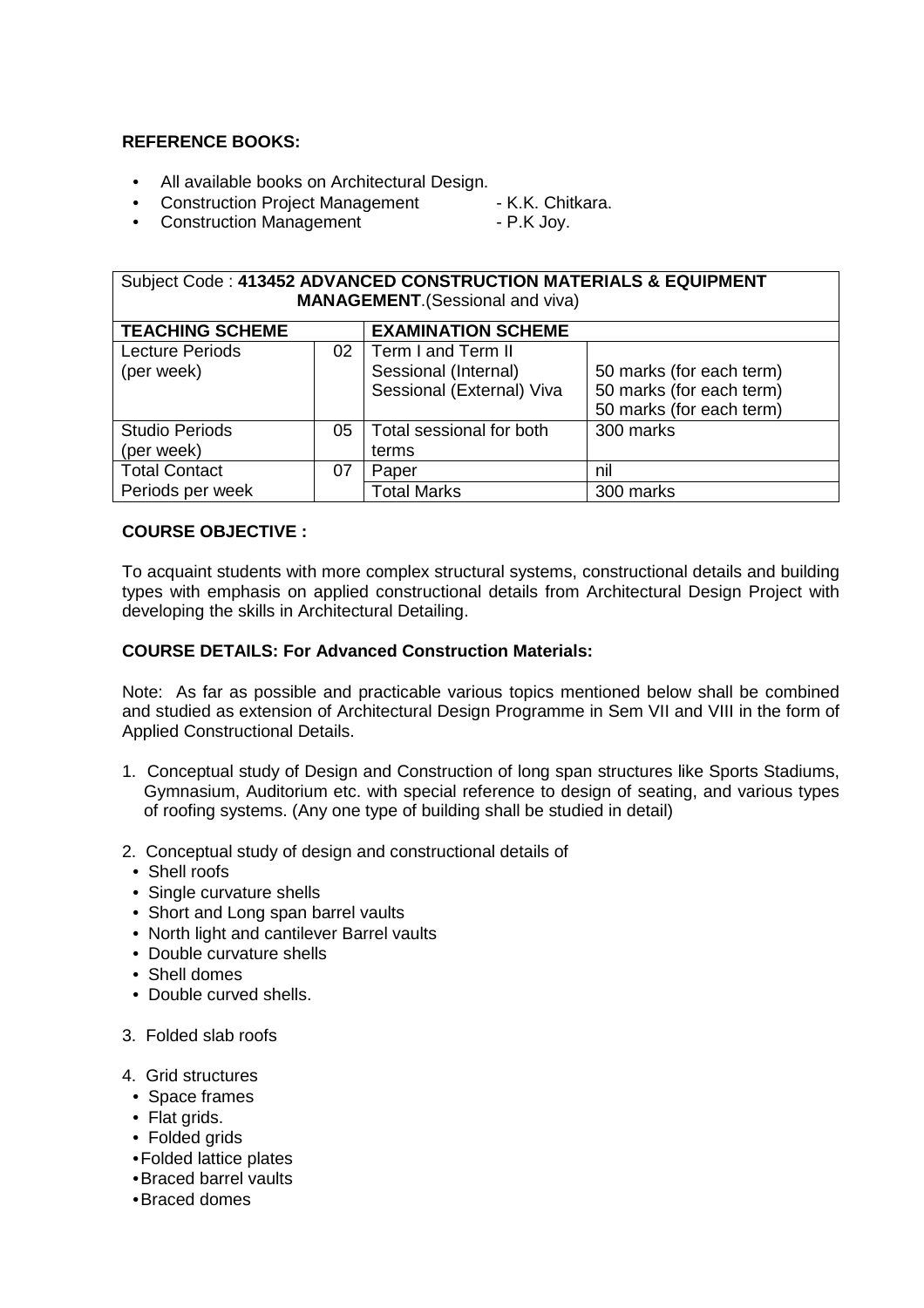#### 5. Tension roof structures

#### 6. High Rise Structures

- 7. Construction Details of an Industrial Structure with details of lighting, ventilation, rainwater disposal, gantry and introductory details of machine foundations and high strength flooring.
- 8. Construction Details of semi permanent structures such as exhibition pavilions,temporary viewing galleries etc.
- 9. Constructional details of sound and heat insulation and their application in areas such as conference halls, concert halls, recording studios, cold storage rooms, roof insulation etc.
- 10. Constructional details of swimming pools and all the appurtenant services.
- 11. Constructional details of multi basement (maximum double basement) with waterproofing treatment, lighting, ventilation, rainwater disposal and diaphragm walls below ground level.
- 12. Housing colony road constructional details including basic terminology, surface water drainage etc.
- 13. Conceptual study of Design and Constructional of Curtain Walls and Structural Glazing including eternal facings and cladding details.
- 14. Conceptual study of shoring and underpinning
- 15. Study of materials and constructional details of Expansion joints.
- 16. Interesting Architectural and Interior details based on Architecture Design Project. (Min two details each)
- 17. Earthquake Resistant Building Construction.
	- Quality control in construction, sequence of construction, good supervision practices, critical check points and certification at certain stages, reporting, maintenance of records, testing etc.
	- Seismic vulnerability evaluation of existing buildings/
	- Weakness in existing buildings, aging, weathering, developments of cracks etc.
	- Concepts in repair, restoration, and seismic strengthening materials, and equipments for restoration of masonry, and concrete structures.
	- Methodologies for seismic retrofitting.
- 18. Fire resisting constructional details
- 19. Study of following Material shall be done
- Bituminous Materials used in road construction.
- Any other material incorporated in above mentioned construction but not covered above.

# **COURSE DETAILS: For Equipment Management:**

**OBJECTIVE:** Construction is the ultimate objective of a design and machine makes the accomplishment of that objective possible. The subject introduces the fundamentals for planning, selection and utilization of construction equipment, analyze the operational problem and arrive at a practical solution for completing the task.

- Introduction to equipments intensive operation and risk, their importance in construction.
- Factors affecting the selection of tools and equipment, planning scheduling for use; Equipment costs, owning and operating, owning, renting and leasing, requirement of power for the equipments.
- The various types of equipments Earth compaction and stabilization equipment, Dozers, Loaders, Exactors, Trucks, Graders, Comparators, Concrete Construction Equipments – Mixers, Scrappers, Truck and Hauling Equipments.
- Excavators, Cranes, Draglines & Clamshells, Batching Plants, concrete Pumps, Transits Mixers, Vibrators, Finishing Equipments, Lifting and Hoisting Equipments – Pullers,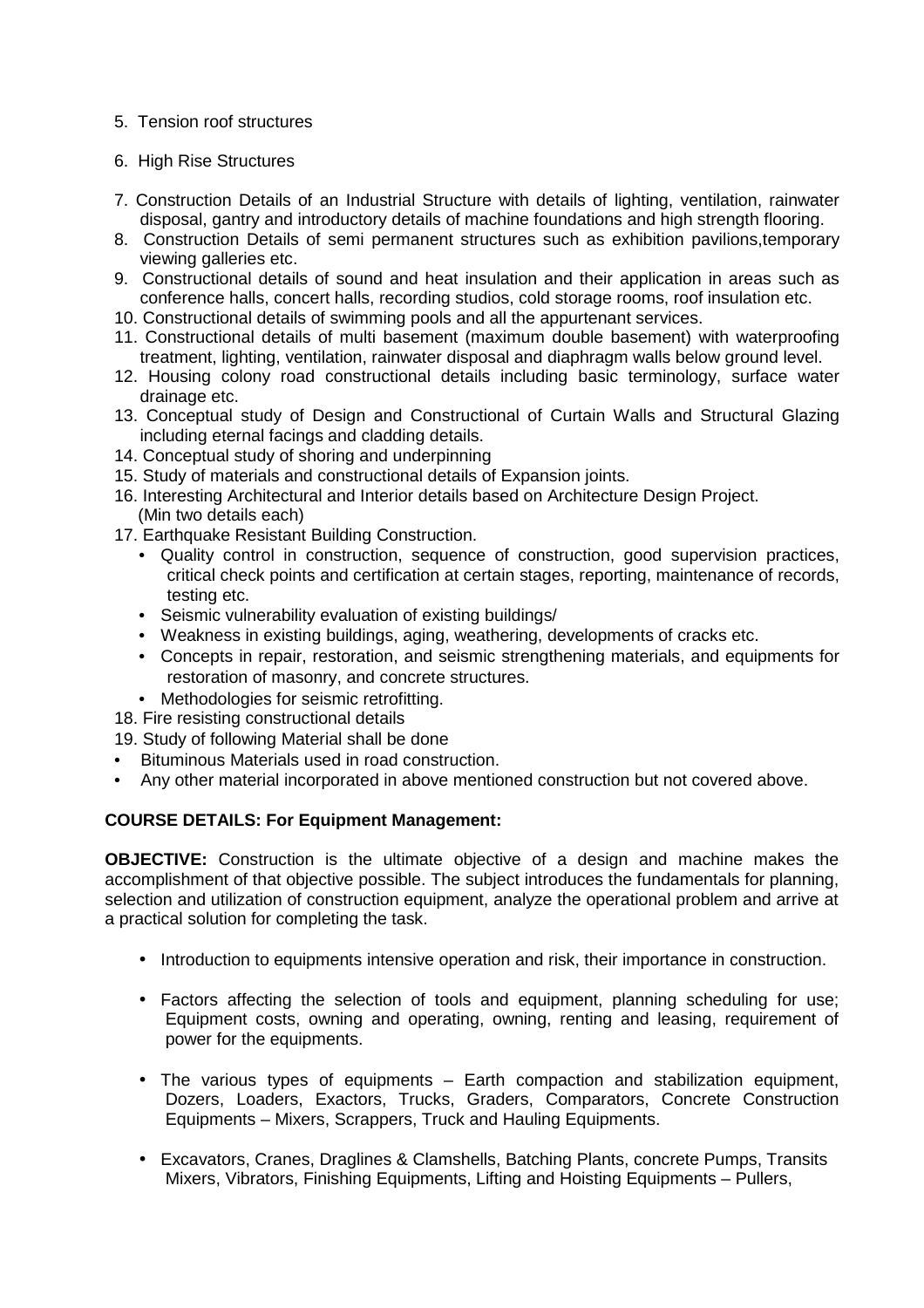Builder's Hoist; Road construction Equipments, Pumps, Compressors, Pulling Equipments, etc.

Sessional work: Sketches, Tests & Assignments

#### **REFERENCE BOOKS:**

- 1. Elements of Structures by MORGAN
- 2. Structures in Architecture by SALVADORI

To Study standard building construction:

- Building Construction by MACKAY WB. Vol. 1 to 4
- Construction of Building by BARRY Vol. 1 to 5
- Construction Technology by CHUDLEY R. Vol. 1 to 6
- Building Construction illustrated by CHING FRANCIS D. K.
- Elementary Building Construction by MITCHELL
- Structure and Fabric by EVERET
- To study building materials
- National Building Code and I.S.I. Specifications
- Materials and Finishes by EVERET
- A to Z Building Materials in Architecture by HORNBOSTLE.

To Study Equipment Management:

| Subject Code: 413423 DESIGN & TECHNOLOGY ELECTIVE (Sessional) |    |                           |                          |  |
|---------------------------------------------------------------|----|---------------------------|--------------------------|--|
| <b>TEACHING SCHEME</b>                                        |    | <b>EXAMINATION SCHEME</b> |                          |  |
| <b>Lecture Periods</b>                                        | 01 | Term I and Term II        |                          |  |
| (per week)                                                    |    | Sessional (Internal)      | 25 marks (for each term) |  |
|                                                               |    | Sessional (External) Viva | 25 marks (for each term) |  |
|                                                               |    |                           | nil                      |  |
| <b>Studio Periods</b>                                         | 01 | Total sessional marks for | 100 marks                |  |
| (per week)                                                    |    | both terms                |                          |  |
| <b>Total Contact</b>                                          | 02 | Paper                     | nil                      |  |
| Periods per week                                              |    | <b>Total Marks</b>        | 100 marks                |  |

#### **AIMS AND OBJECTIVE**

The subject of Electives has been introduced in the syllabus with the specific intention of in depth study of a particular subject of a student's liking in greater detail but in the larger context of overall scope of Architecture syllabus at undergraduate level. This will give students an opportunity to develop their skills in a subject they may opt, to make their career in future. Architectural practice is a team effort in which persons of different skills in varied fields are required such as concept developers, technical / working drawing experts, specification writers, quantity surveyors, project managers, contract managers, interior designers, architectural photographers, architectural Journalists, signage and graphic designers, energy consultants, building services consultants, marketing managers etc. In depth study in Electives will prepare the technical base of the students. Since the Architectural Projects in future are going to be very complex, the need of support staff in Architectural Practice will be fulfilled and the student's skills and talent will be effectively used.

The Colleges will have the opportunity to focus upon a particular group of Design and Technology electives depending upon the overall philosophy and mission statement of the College. Individual colleges may offer topics depending upon the availability of experts and resource material.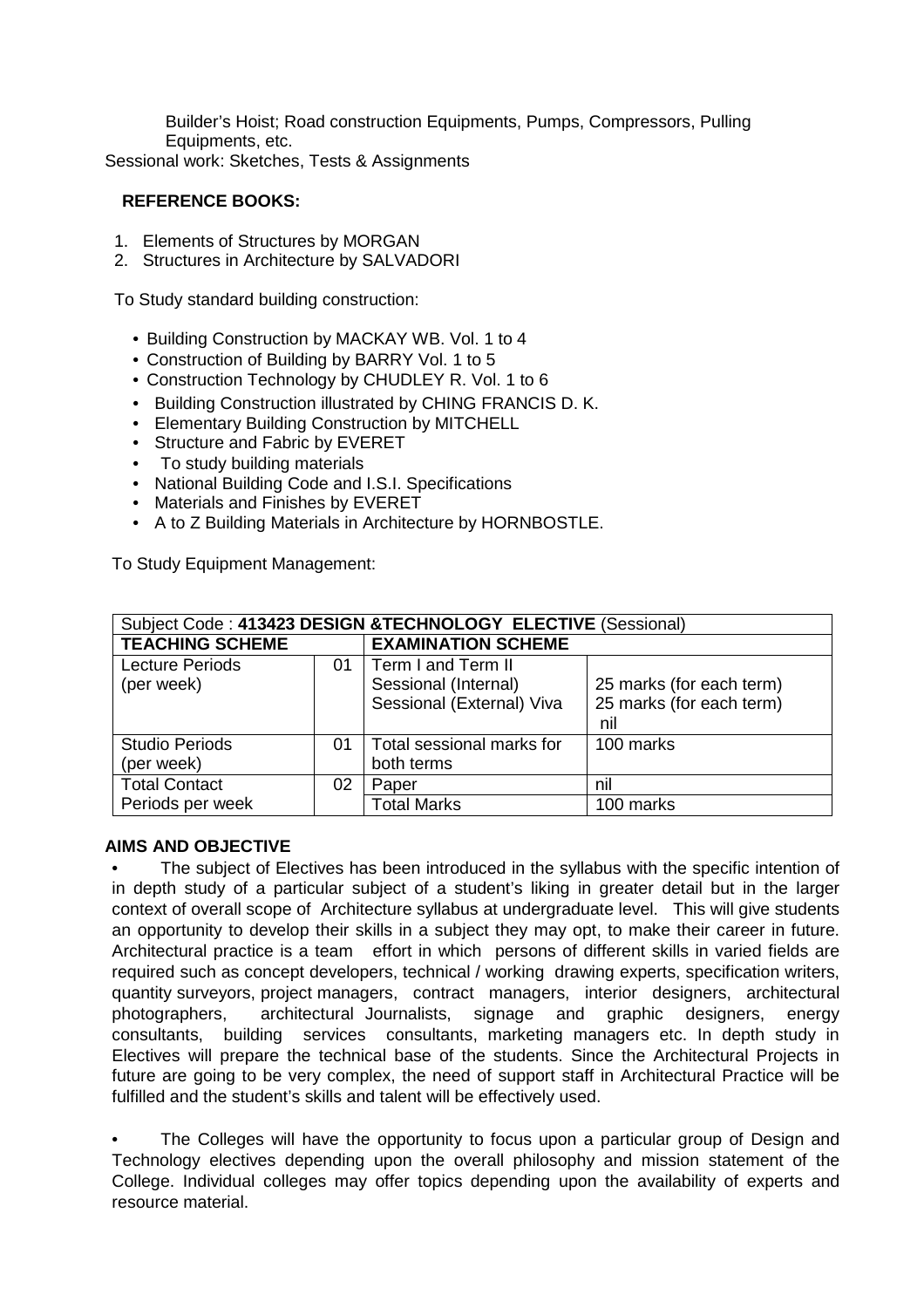**COURSE OUTLINE TERM I:** The probable Design Elective topics are as follows :

- 1. Interior Design.
- 2. Industrial and Product Design.
- 3. Urban Design
- 4. Advanced Landscape Design
- 5. Housing.
- 6. Set Design.
- 7. Special Facilities Planning
- 8. Sustainable Development and Architecture
- 9. Barrier free Environment and Design.
- 10. Urban and Rural Planning
- 11. Infrastructure Planning
- 12. Advanced Computing in Architecture
- 13. Climate responsive Architecture.
- 14. Mathematics and Science in Design.
- 12. Theory of Architecture.

#### **DETAILED SYLLABUS:**

#### **Sustainable Development and Architecture:**

- Philosophy of Sustainability, management and design aspects
- Management in terms of resource and conservation management, anti pollution measures, Water / waste management etc.
- Design aspect in terms of designing the structures, such as solar passive, passive, energy efficient, cost effective, eco friendly designing
- Studying other forms of energy and their applications like Tidal / hydal / wind / biotic.
- Studying environmentally sustainable technologies, construction techniques, and use of materials.
- Studying environment related broader topics and issues like river beds, environmental pollution etc.

#### **Barrier free environment and design:**

- Types of disabilities and its implications in Architecture, barrier free environment, access provisions to facilities and amenities.
- Special design considerations in residential buildings, congregational buildings like auditoriums, theatres, stadias, transport terminals etc, Institutional buildings, outdoor appurtenances, garden, parks etc.
- Study of norms set by Central Government.

# **Urban and Rural Planning:**

- Introduction to hierarchy of planning levels and their impact on architecture and architectural profession, understanding the interrelation between urban planning and architecture in terms of FSI, Ground Cover page, density and urban form.
- Comprehensive plan of action for reducing inter-regional and intra-regional disparities. Introduction to Regional plans, Master plans, Zonal plans, town planning schemes and Urban design schemes. Special requirements for rural planning.

#### **Infrastructure Planning**

Need for infrastructure planning. Introduction to types and design of infrastructure requirements for large scale architectural projects like drainage, water supply, storm transport facilities, provision of amenities, security systems, remote control systems, telecommunication system etc.

#### **Advanced Computing in Architecture**

• Software customization – developing expert system for parametric design using languages such as Visual Basic, Auto Lisp etc. Developing plug ins for programs like 3D, Studio Max etc.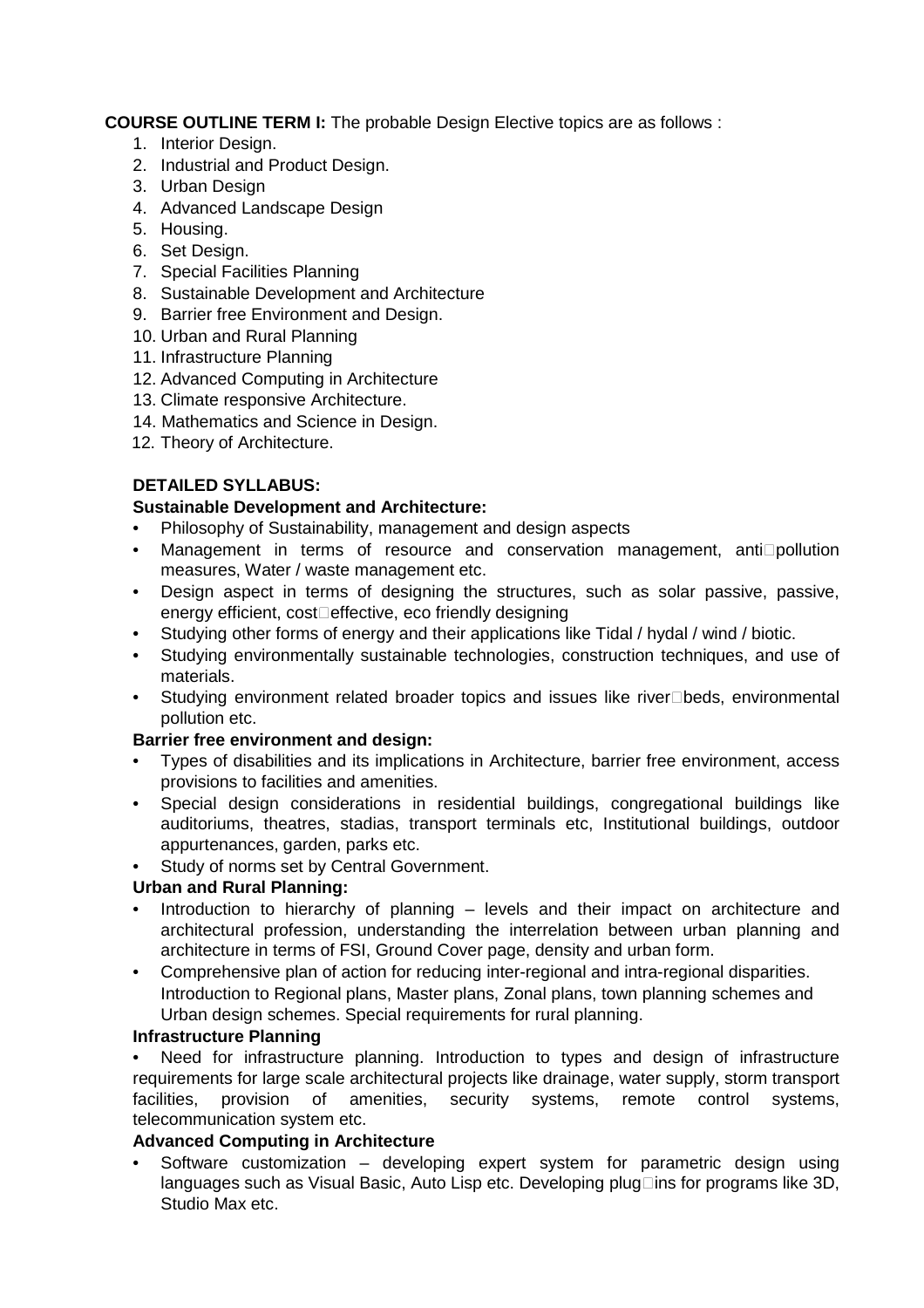- Expert software which can either be a part of the main software or a third party software for tasks like working of quantities making atomization for typical drawings such as municipal / centerline plans etc.
- Advanced 3D modeling with the use of animated maps, Special effects plug-ins, advanced lighting, animations etc.
- Exploring the sue of Internet for architectural data exchange and development of web based solutions for the same (eg. Web page designing).
- Virtual Reality

# **Special Facilities Planning in Hotels and Hospitals**

- **Fumigation**
- A/c for rooms, lobbies, lounges, OT
- Central gas / suction supply
- Electrification for various spaces and gadgets like defibrillator, CT scan, radiology, MRI etc.
- Water management with incinerator etc.
- **Laundry**
- Hot water, Boiler, Solar
- Emergency lighting
- Food management / movement / kitchen layouts / sotres / eating places.
- Service floor
- Channeled music

#### **Large span structures like Multiplex, Auditorium, Railway stations, covered studio, airport terminal, hangers etc.**

- Structural systems
- Light and ventilation
- Seating
- Crisis planning routes during emergency
- Surface finishes
- Rain water disposal
- Luggage movement
- Parking
- Telecommunication and security systems.

**COURSE OUTLINE TERM II** The probable Technology Elective topics are as follows:

- 1. Modular Planning and System Building Construction
- 2. Non-Conventional Technologies
- 3. Rural (Vernacular) Architecture.
- 4. Energy Efficient and Eco Friendly Construction.
- 5. Earthquake Resistant Construction.
- 6. Smart and Intelligent Buildings
- 7. Building Performance Analysis and Appraisal
- 8. Structure and Form in Architecture.

#### **DETAILED SYLLABUS:**

**Planning, Motoring & Scheduling software:** Understanding the applications of computer software for rescheduling of the project, with read sheets and Database software.

Application packages for estimating, project planning and control, Accounting and Cost Engineering.

The design studio would comprise of preparation of at least one planning scheme for construction of small residential / commercial / industrial building with the help of software-Microsoft Project.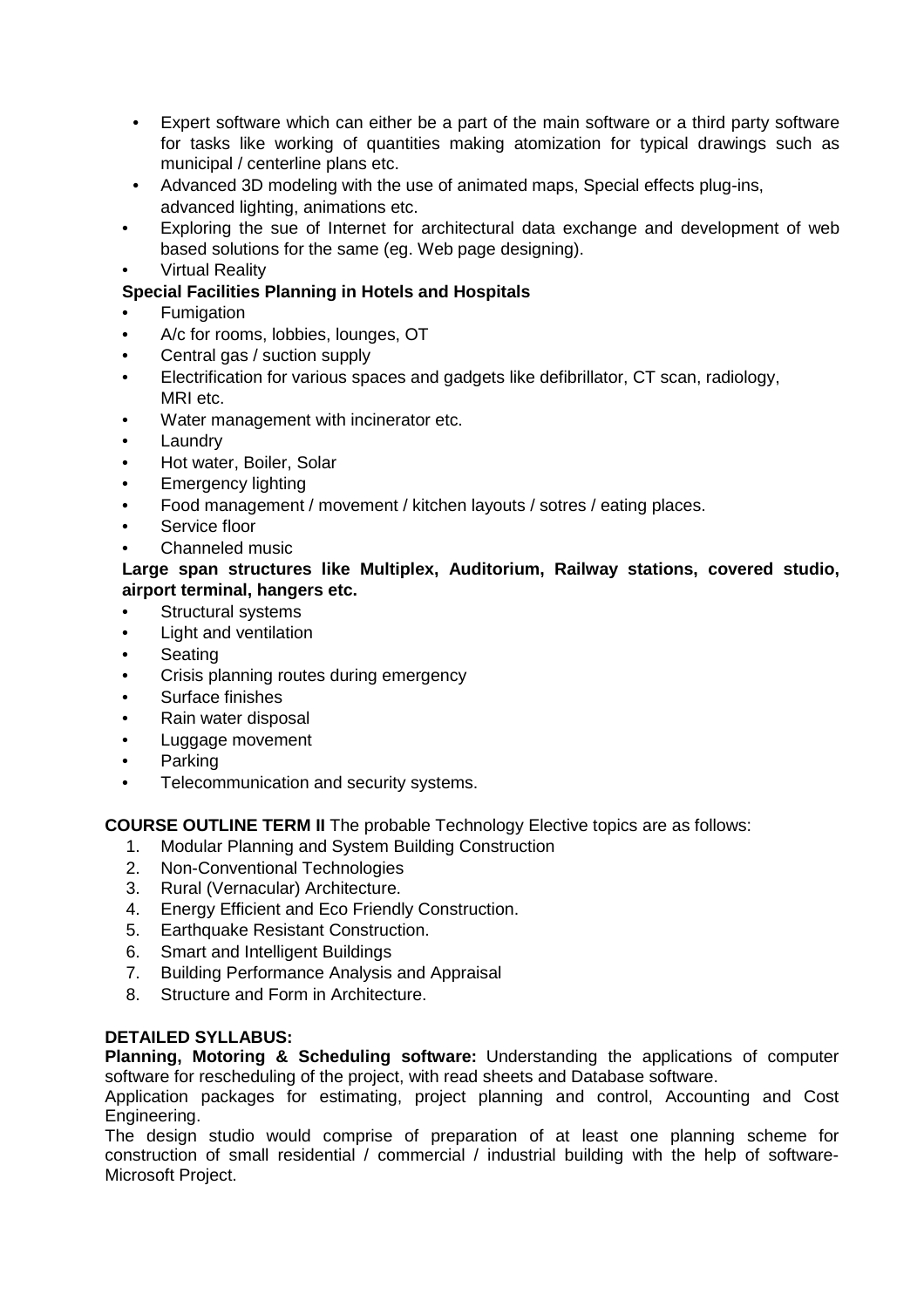Detailed syllabus given above is indicative only. Detail syllabus for all Elective Topics can be finalized, considering the time and marks allotted to the subject, by individual College in consultation with expert faculty and can be implemented after approval by the board of studies.

#### **SUBMISSION DETAILS:**

The students are expected to study the selected topic in depth, including the basic principles, and their application in built projects by undertaking case studies, necessary site visits, and collecting all the relevant information to make it an exhaustive study and present it in a well documented format having A3 / A4 size papers properly filed in a file with a signed certificate from concerned Teacher / Expert stating that the study was carried out under his guidance and countersigned by the Principal / Academic Co-ordinator.

#### Subject Code : **413424 QUANTITY SURVEYING & ESTIMATING (**Sessional) Subject Code : **413425 QUANTITY SURVEYING & ESTIMATING** (Paper)

| <b>TEACHING SCHEME</b> |    | <b>EXAMINATION SCHEME</b> |                          |
|------------------------|----|---------------------------|--------------------------|
| Lecture Periods (per   | 01 | Term I and Term II        |                          |
| week)                  |    | Sessional (Internal)      | 25 marks (for each term) |
|                        |    | Sessional (External)      | 25 marks (for each term) |
|                        |    | Viva                      | nil                      |
| Studio Periods (per    | 03 | Total sessional marks for | 100 marks                |
| week)                  |    | both terms                |                          |
| <b>Total Contact</b>   | 04 | Paper                     | 100 marks                |
| Periods per week       |    | <b>Total Marks</b>        | 200 marks                |

#### **OBJECTIVES:**

- 1. To train students in computing quantities of various building items for simple load bearing structures and acquaint them with various types of estimates including mode of measurements as adopted by I. S. 1200.
- 2. To train students in computing quantities of various building items of R.C.C. framed structure, steel structure, building services such as water supply, sanitation and drainage, electrical installations and acquainting them with rates of various building items.

#### **COURSE OUTLINE:**

- 1. Introduction to the definition, aim and scope of "Quantity Computation"
- 2. Study of different types of estimates
- 3. Study of mode of measurements as stipulated in I. S. 1200
- 4. Methods of computing quantities for load bearing types of structure and preparing abstract and bills of quantities including units of measurements.
- 5. Computing quantities of various building items for r.c.c. framed structure, steel structure and building services such as plumbing and water supply. Preparing of quantities for estimation and tendering purposes.
- 6. Study of composition of rates of various building items, percentage distribution in the rates of materials, labour, tools and plant, contractor's profits and overheads etc.
- 7. Analysis of rates of main items of building work with reference to prevalent market rates of materials and labour wages.
- 8. Preparation of indent of various building materials for r.c.c. framed structure.
- 9. Measurements of completed items for payment to contractor's interim and final certificate.
- 10. Introduction to use of computer for computation of quantities of various building items.

#### **SESSIONAL ASSIGNMENTS:**

Hand written Computation and Bills of Quantities shall be prepared of following :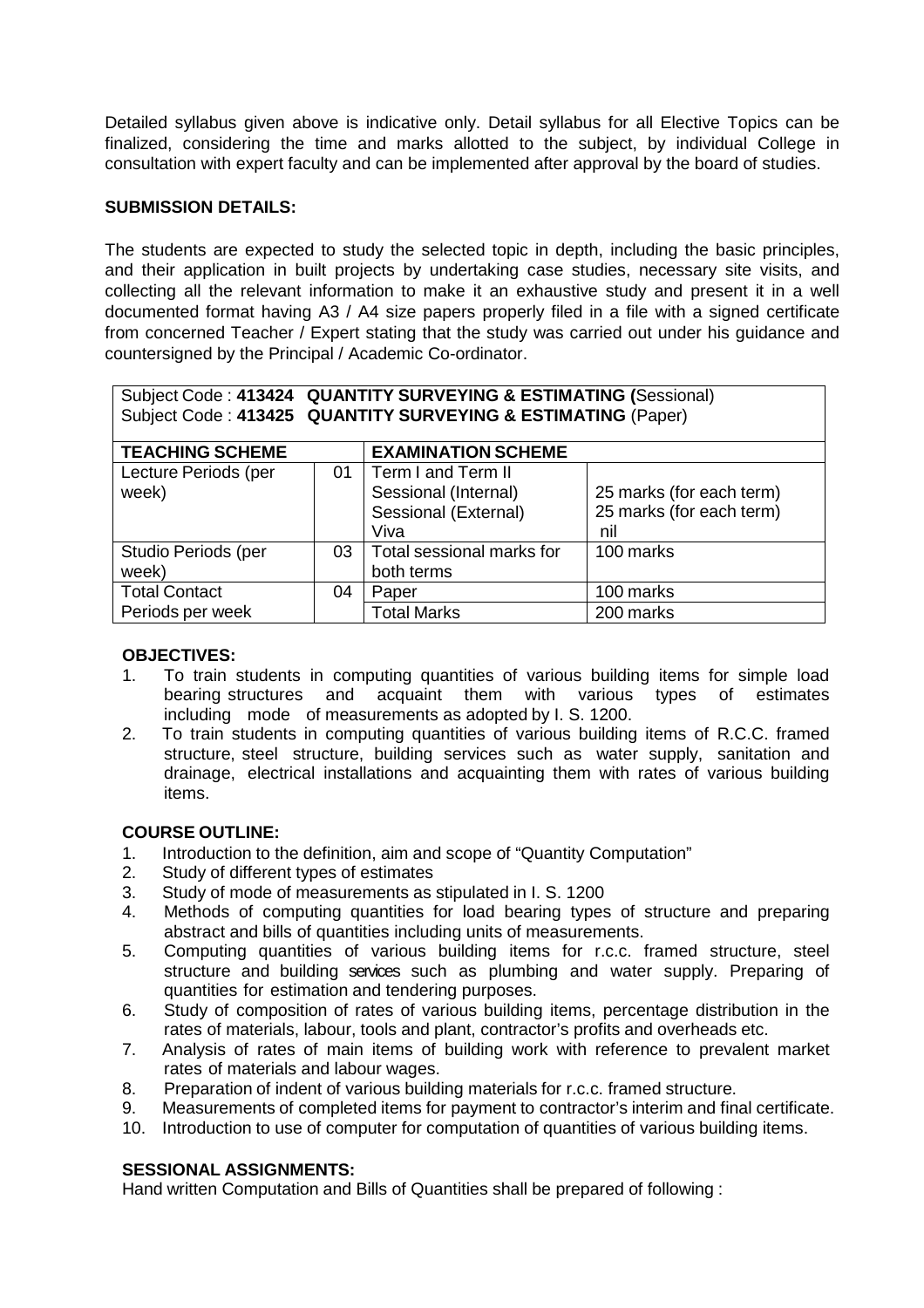- 1. Load bearing structure of total plinth area between 15 to 25 sq. mts.
- 2. R.C.C. framed structure comprising of Ground and First Floor having total builtup area between 100 to 150 sq. mts. Including staircase and toilet block
- 3. Computing quantities of single storied steel framed factory building or workshop having total built-up area between 100 to 150 sq. mts. Including m. s. trusses, purlins and sheet roofing.
- 4. Working out rate analysis of routine civil items.

#### **RECOMMENDED READING :**

- 1. Professional Practice by R. H. Namavati
- 2. Estimating and Costing by Rangawala and B. N. Dutta
- 3. Civil Engineering Contracts and Estimates by B. S. Patil
- 4. I.S.I. Handbook of measurements of building works.

| Subject Code: 413453 SPECIFICATION WRITING<br>(Paper) |    |                                                                            |                        |  |
|-------------------------------------------------------|----|----------------------------------------------------------------------------|------------------------|--|
| <b>TEACHING SCHEME</b>                                |    | <b>EXAMINATION SCHEME</b>                                                  |                        |  |
| <b>Lecture Periods</b><br>(per week)                  | 02 | Term I and Term II<br>Sessional (Internal)<br>Sessional (External)<br>Viva | Nil<br>Nil<br>Nil      |  |
| <b>Studio Periods</b><br>(per week)                   |    | Total sessional marks for<br>both terms                                    | Nil                    |  |
| <b>Total Contact</b><br>Periods per week              | 02 | Paper<br><b>Total Marks</b>                                                | 100 marks<br>100 marks |  |

#### **OBJECTIVES:**

To acquaint students with methodology of writing specifications with reference to building trades, materials, workmanship and performance of different items of work and introducing the students to specifications as an integral part of contract document for building projects.

# **COURSE OUTLINE**

- 1. Specification as part of contract document, definition, need and importance, its relationship with working drawings, bill of quantities and schedule of rats.
- 2. Types of specifications, open, closed, restricted, prescriptive, performance based, or combination of above types. Use of manufactures guide etc.
- 3. Specification writing method to include master list, sectional formats, page formats, general material items, tests, performance, mode of measurements etc.
- 4. Methodology of writing item wise detailed specifications including methods and forms of writing descriptive notes on materials and workmanship based on working drawings.
- 5. Collection of catalogues and technical information on various materials, products and specialized items.
- 6. Preparation of checklist for writing detailed specifications.
- 7. Study of different building trades, their scope and contents
- 8. Introduction to writing specifications for building services and checklist for services such as Water Supply, Drainage, Acoustics, Electrical and HVAC installations.
- 9. Broad outline of specification for other service installations in building such as
- Communication systems elevators, escalators, telecommunication
- Accessibility arrangements for disabled person.
- Water-proofing. (Cement, bitumen, polymer based).
- External development like roads (flexible and rigid construction) pavements, kerbs,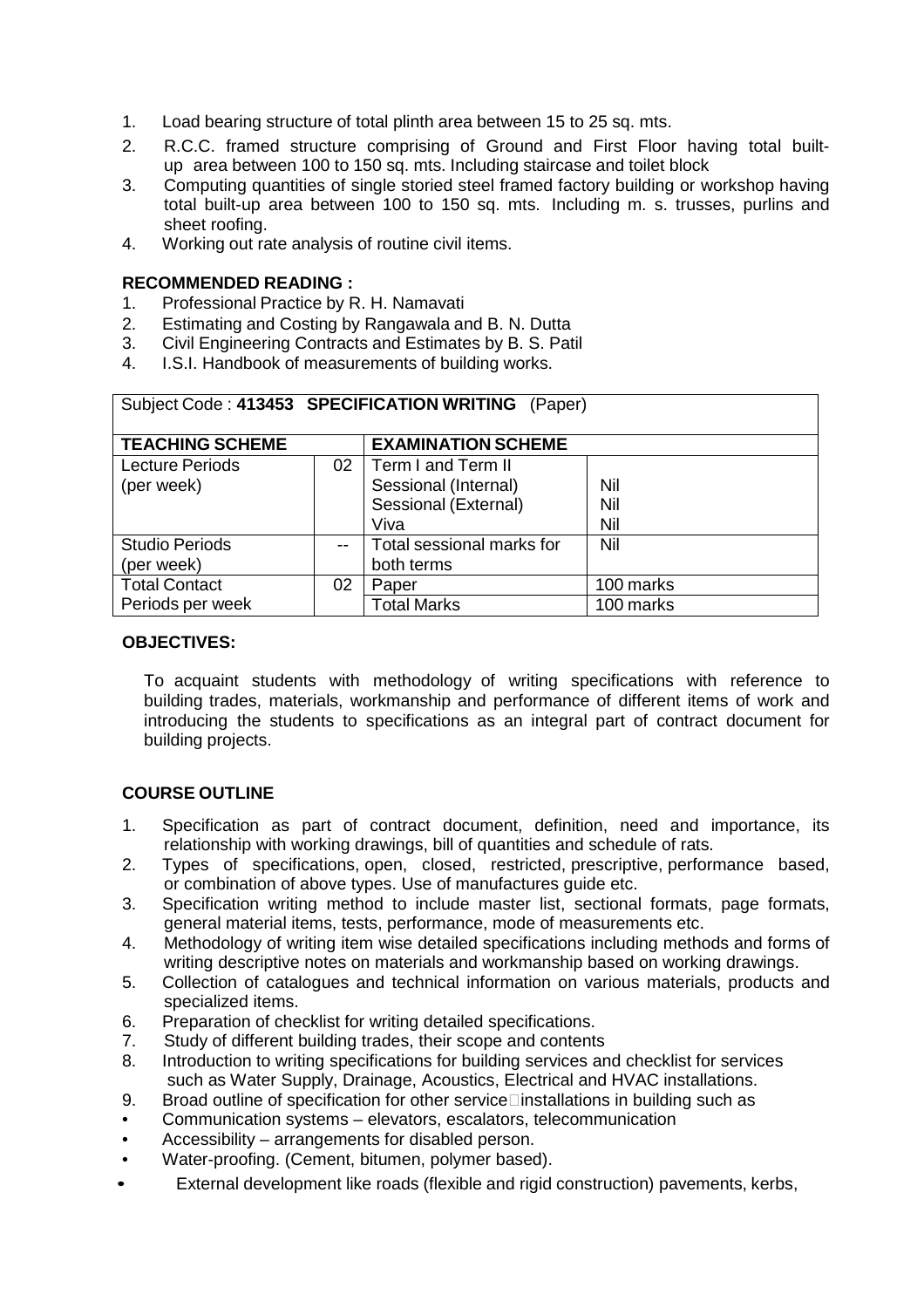lighting, security – systems, fencing.

• Environment Responsive Systems, Renewable energy applications, efficient fuel systems.

#### **SESSIONAL ASSIGNMENTS:**

- 1. A journal shall be prepared which will cover notes on the portion mentioned above.
- 2. Specification writing shall be studied in conjunction with working drawings and the first assignment of Load bearing structure of 15 to 25 sq. mt. Plinth area will be covered by preparing specification for common building materials and trades.
- 3. Technical literature on various specialized items and manufacture's catalogues shall be collected.

#### **RECOMMENDED READING:**

- 1. Indian Standard Specifications
- 2. C.P.W.D. Specifications and schedule of rate analysis
- 3. Specification Writing for Architects and Engineers. By Donald A. Watson.
- 4. Specification Writing for Architects and Surveyors by Arthur J. Wills

| Subject Code: 413428 TOWN PLANNING (Sessional) |   |                              |                          |  |
|------------------------------------------------|---|------------------------------|--------------------------|--|
|                                                |   | 413429 TOWN PLANNING (Paper) |                          |  |
| <b>Teaching Scheme</b>                         |   | <b>Examination Scheme</b>    |                          |  |
| Lecture Periods per                            |   | Term I and Term II           |                          |  |
| week                                           |   | Sessional (Internal)         | 25 marks (for each term) |  |
|                                                |   | Sessional (External)         | 25 marks (for each term) |  |
|                                                |   | Viva                         | nil                      |  |
| Studio Periods per                             | 3 | Total sessional marks for    | 100 marks                |  |
| both terms<br>week                             |   |                              |                          |  |
| <b>Total Contact</b>                           | 4 | Paper                        | 100 marks                |  |
| Periods per week                               |   | <b>Total Marks</b>           | 200 marks                |  |

#### **OBJECTIVE**

To provide Town Planning inputs to architectural design. It is intended that Town Planning exercise should run parallel to the topics being taken up in architectural design studio. The focus will be on application of Town Planning theories in Town Planning studio.

#### **COURSE OUTLINE**

- Introduction to the subject of Town Planning, need of study of Town Planning for an architect.
- Planning Theories Theories by Le Corbusier, Sir Pattrick Geddes, Sir Ebenezer Howard, C. A.Doxiadis, Clarence Perry and Lewis Mumford.
- Study existing settlement with respect to current theories in planning.
- New towns and cities in India. (Administrative, Tourism Potential Areas, Industrial, Railway Town, Religious Activities, Project Based Areas etc.)
- Introduction to Town Planning Schemes, Development Plan and Regional Plan. Types of surveys (Physical, social and Economical, Aesthetic Surveys) and method of their analysis, policy making and implementation, including finance funding and phasing.
- Housing National housing policy, social aspects of housing, economics of housing, types of housing based on various aspects and land economics.
- Introduction to Planning Legislation : Introduction to M.R.T.P. Act of 1966, Land Acquisition Act of 1894, Maharashtra Slum Redevelopment Act, Urban Arts Commission Act, Maharashtra Tree Act, Municipal Act, Urban Ceiling Act.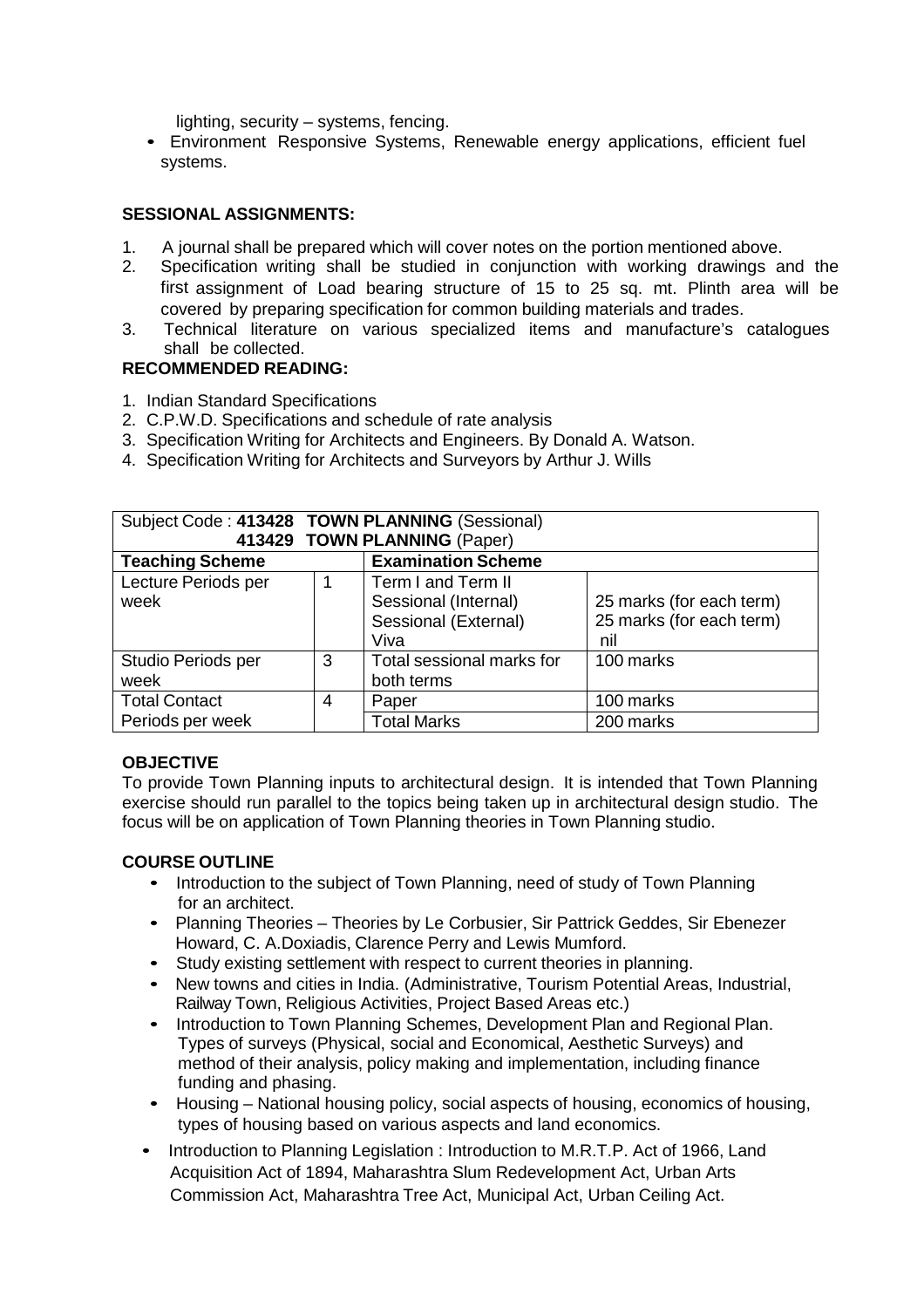- M.I.D.C. Act, Mhada Act. Development Control Rules for A, B, C Class Towns, and Municipal Corporations. Development Control Rules of Local Municipal Corporations.
- Introduction about Professional Bodies in planning profession such as T.C.P.O. and I.T.P.I. etc. Various Planning authorities like D.D.A., CIDCO, MMRDA, and PCNTDA etc. Introduction to Local and Self Government in urban as well as rural areas,

introduction to 73<sup>rd</sup> and 74<sup>th</sup> amendment to the constitution.

- Urban redevelopment and renewal including necessary surveys, Urban traffic and Transportation.
- Brief study about role of Urban Design, Landscape Design and Streetscape Design in Town Planning.

# **SESSIONAL WORK**

- Subdivision of plots (including conversion of land to Non Agriculture use)
- Study report on Town Planners and towns designed by them.
- Neighborhood layout.
- Redevelopment of existing slum area of the city
- Project based on Urban Design and Landscape Design aspect in planning.
- Case studies of various types of housing
- Visit to any of the planning organizations, builders and promoters
- Study of existing Town and Town Planning proposals
- Urban renewal scheme
- Social and environmental problems of sporadic and unplanned growth of urban and rural areas.

# **REFERENCE BOOKS :**

- 1. Urban Pattern Arthur B. Gallion
- 2. Design of Cities Edmund Bacon
- 3. Site Planning Kevin Lynch
- 4. Image of City Kevin Lynch
- 5. Town and Country Planning in India N. K. Gandhi
- 6. Town Planning Law, Administration and Professional Practice G. R. Diwan
- 7. P.W.D. Handbook of Town Planning
- 8. Development Plan and Regional Plan Reports
- 9. Tomorrow Peaceful Path To Social Reforms Sir Ebenezer Howard.
- 10. Basics of Town Planning J. G. Keskar
- 11. Townscape Gorden Cullen
- 12. Architecture of Town and Cities Paul D. Spreiregen
- 13. The New Landscape Charles Correa
- 14. Land Acquisition Act of 1894
- 15. Maharashtra Slum Redevelopment Act
- 16. Urban Arts Commission Act
- 17. M.R.T.P. Act of 1966.

# **TEACHING PLAN :**

- 1. Out of all the exercise mentioned in sessional work, minimum six exercises are to be completed including following three compulsory exercises
	- i. Case studies of various types of housing
	- ii. Study of existing Town and Town Planning proposals.
	- iii. Project based on Landscape Design, Urban Design aspects in Town Planning.
- 2. Out of the rest excluding above three exercises any three could be taken up in rotation.
- 3. The exercises can be group work.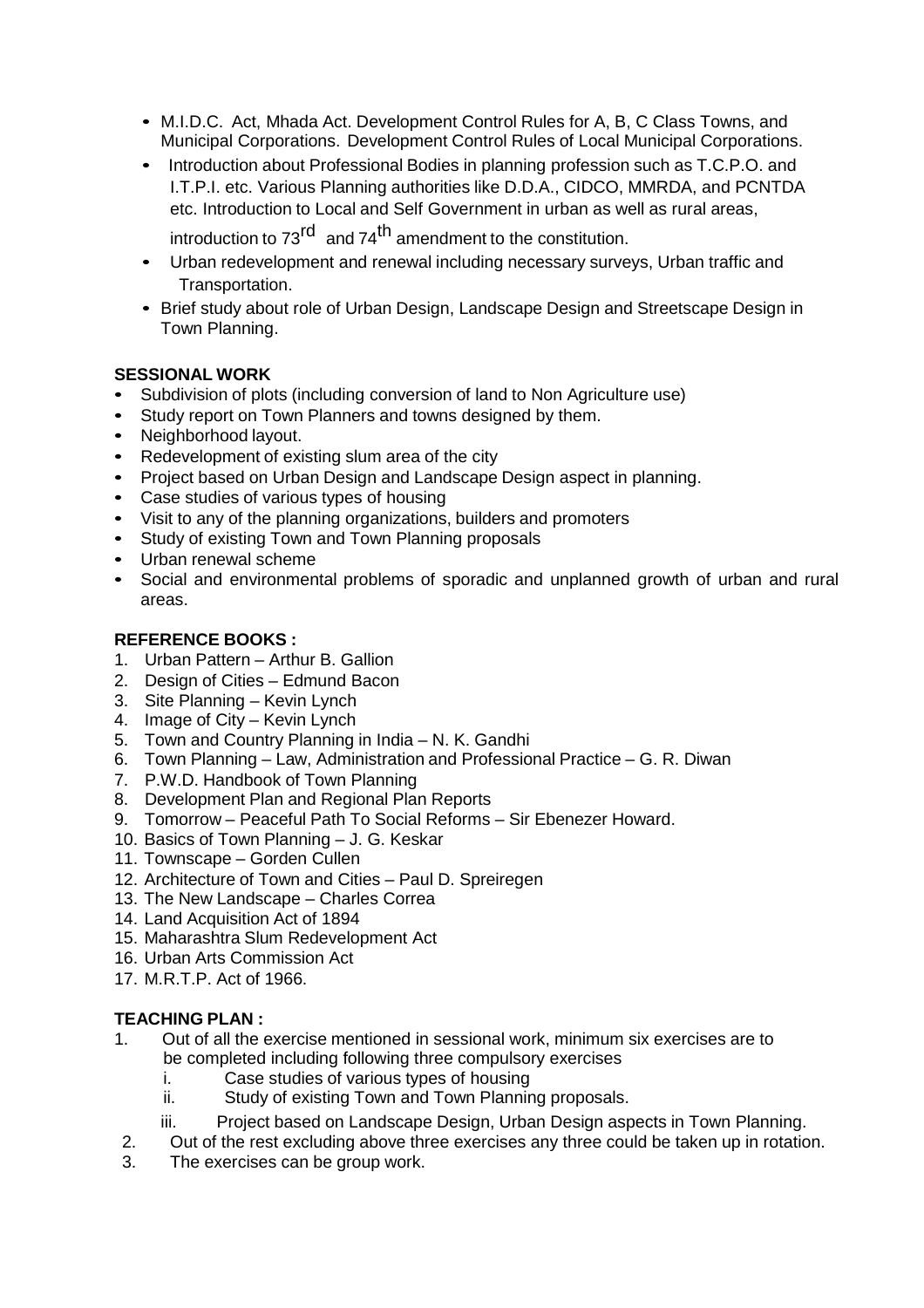| Subject Code: 413430 PROFESSIONAL PRACTICE (Sessional) |                                      |                                                                            |                                                             |  |  |  |
|--------------------------------------------------------|--------------------------------------|----------------------------------------------------------------------------|-------------------------------------------------------------|--|--|--|
| 413431                                                 | <b>PROFESSIONAL PRACTICE (Paper)</b> |                                                                            |                                                             |  |  |  |
| <b>TEACHING SCHEME</b>                                 |                                      | <b>EXAMINATION SCHEME</b>                                                  |                                                             |  |  |  |
| <b>Lecture Periods</b><br>(per week)                   | 02                                   | Term I and Term II<br>Sessional (Internal)<br>Sessional (External)<br>Viva | 25 marks (for each term)<br>25 marks (for each term)<br>nil |  |  |  |
| <b>Studio Periods</b><br>(per week)                    |                                      | Total sessional marks for<br>both terms                                    | 100 marks                                                   |  |  |  |
| <b>Total Contact</b>                                   | 02                                   | Paper                                                                      | 100 marks                                                   |  |  |  |
| Periods per week                                       |                                      | <b>Total Marks</b>                                                         | 200 marks                                                   |  |  |  |

#### **OBJECTIVES:**

- To acquaint the student with the various responsibilities of an architect and understand the technicality of the profession.
- To acquaint students with avenues of professional services as well as with relevant scope, mode and conduct of architectural practice.
- To acquaint students with documentation and procedures for execution of building works/projects as well as with managerial aspects of the same.

# **COURSE OUTLINE: TERM I**

- Nature of profession, difference between trade, business and profession,
- Introduction to the importance of professional organizations like I.I.A., COA & their membership.
- Architects office set up and administration, correspondence, letters, reports, taking instruction from the client, its interpretation, design process and its stages, preparation of drawing, filing, standardization and documentation.
- Office Organization, Proprietorship, Partnership, Company etc; Registration as Firm / Company etc.
- Accounts systems and Taxation.
- Detailed study of scope of comprehensive architectural services as framed under Architect's Act 1972.
- Code of Conduct, scale of professional fees as per rules and regulations framed by the Council of Architecture.
- Architectural Competition Types, procedures, as per guidelines of the Council of Architecture.
	- Introduction to valuation of properties, its purpose and different methods of valuation as adopted by different organizations / bodies. Dilapidations and Easements.

# **COURSE OUTLINE: TERM II**

- Tenders Types and procedures, selection of contractor for building work / project, prequalification of contractors, letter of Intent / "Works order" to the Contractor.
- Articles of Agreement and Conditions of Contract. (Study of conditions stipulated by I.I.A., Price Escalation).
- Site visit reports and instructions.
- Introduction to architectural supervision, quality control and monitoring of projects, with the help of Bar Charts / CPM / Pert Charts.
- Introduction to 'Arbitration'.

# **TERM – WORK**

Term Work to comprise of the following exercise/s Minimum three hand-written tutorials on all aspects covered in the 'Course outline' above.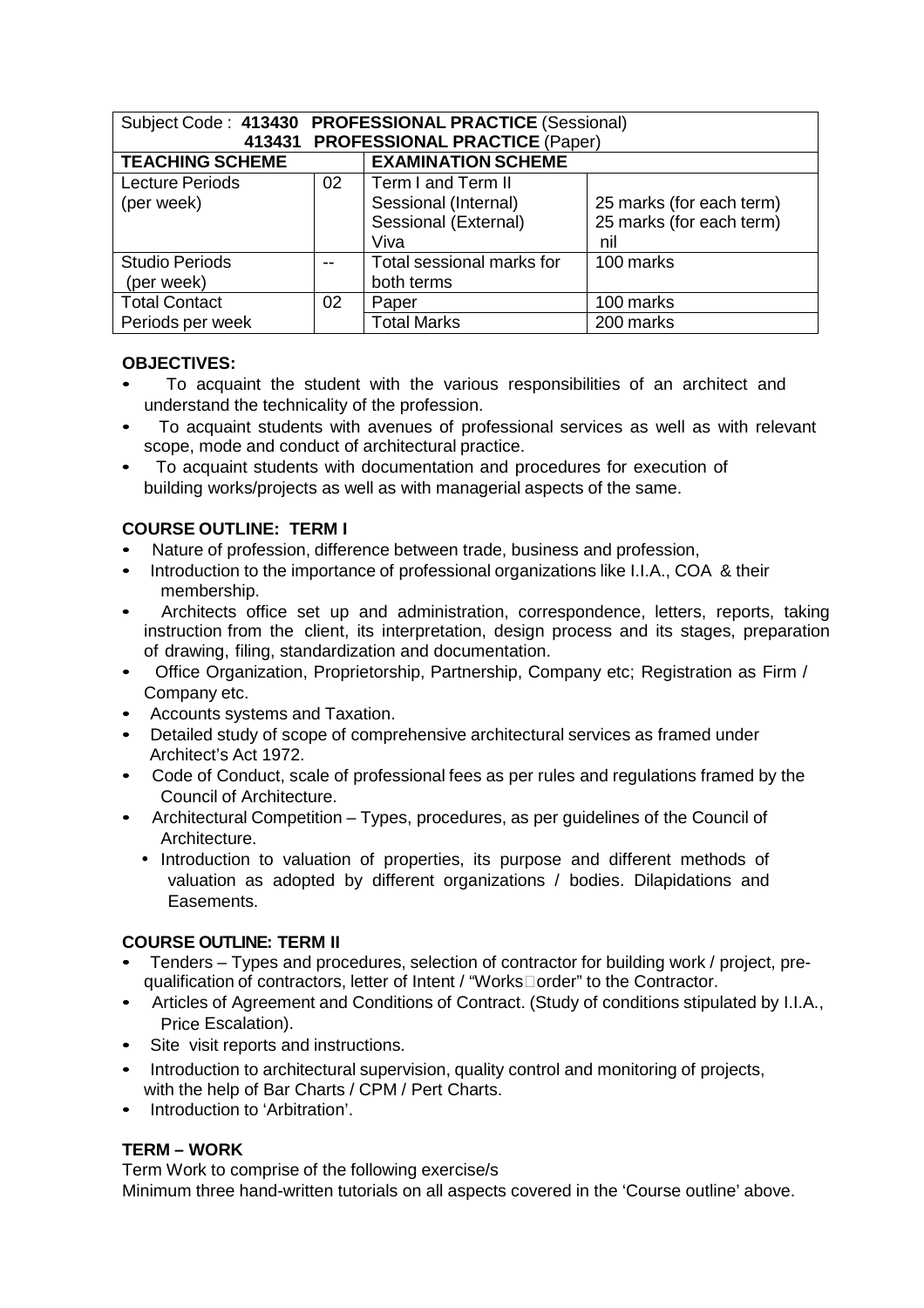#### **RECOMMENDED READINGS :**

- (1) Private Architectural practice by Manrice E. Tayler
- (2) Architectural Practice and Procedure by Hamilton H. Turner.
- (3) Professional Practice in India by Madhav G. Deobhakta
- (4) Professional Practice by R. H. Namavati
- (5) Architect's Act 1972
- (6) Council of Architecture and I.I.A. Publications relevant to the 'Course outline above'.

| Subject Code: 413432 DISSERTATION AND ARCHITECTURAL PROJECT ( PART I) |    |                           |                          |  |
|-----------------------------------------------------------------------|----|---------------------------|--------------------------|--|
|                                                                       |    | (Sessional)               |                          |  |
| <b>TEACHING SCHEME</b>                                                |    | <b>EXAMINATION SCHEME</b> |                          |  |
| <b>Lecture Periods</b>                                                | 01 | Term I and Term II        |                          |  |
| per week                                                              |    | Sessional (Internal)      | 50 marks (for each term) |  |
|                                                                       |    | Sessional (External)      | 50 marks (for each term) |  |
|                                                                       |    | Viva                      | nil                      |  |
| <b>Studio Periods</b>                                                 | 02 | Total sessional marks     | 200 marks                |  |
| per week                                                              |    | for both terms            |                          |  |
| <b>Total Contact</b>                                                  | 03 | Paper                     | nil                      |  |
| Periods per week                                                      |    | <b>Total Marks</b>        | 200 marks                |  |

#### **AIM :**

The subject of Dissertation is included in the syllabus with the intention of introducing the students to the process of conducting systematic research in the subject of their choice but in the overall Architectural Context and acquainting them with the research methodologies adopted while carrying out research in a particular subject. The students are expected to get an orientation in Technical Writing which is an emerging field for making a career. The Dissertation is expected to impart initial training at undergraduate level so as to prepare them for more advanced research at postgraduate level.

The topic of research should relate to the "Architectural Project" that the student intends to undertake. This will help the student to extend the findings of the research to the architectural design.

# **COURSE OBJECTIVES:**

- 1. To introduce the students to research in architecture and its significance in the architectural practice.
- 2. To introduce the students the types of research in architecture and the process of formulating a research plan.
- 3. To introduce the students to various methods of research in architecture, their relative advantages and disadvantages and their applications.
- 4. To introduce the students to data analysis and simple statistical analysis and to interpret and infer from the data.
- 5. To introduce the students to the technical writing and presenting a research report.

#### **COURSE OUTLINE: TERM I**

Introduction to research in architecture – its significance, research design, types of research, literature study, methods of research in architecture (interviewing / visual methods / content analysis); data documentation and analysis, introduction to statistics, presenting the data and reporting the research.

#### **TEACHING PLAN:**

The course outline has been compiled into 8 units which have to be communicated in the form of lectures to the students to achieve the objective of acquainting the students with the research methods and the process of research. The amount of time in weeks required for each unit is mentioned in parenthesis. Approximately 15 weeks are required for covering the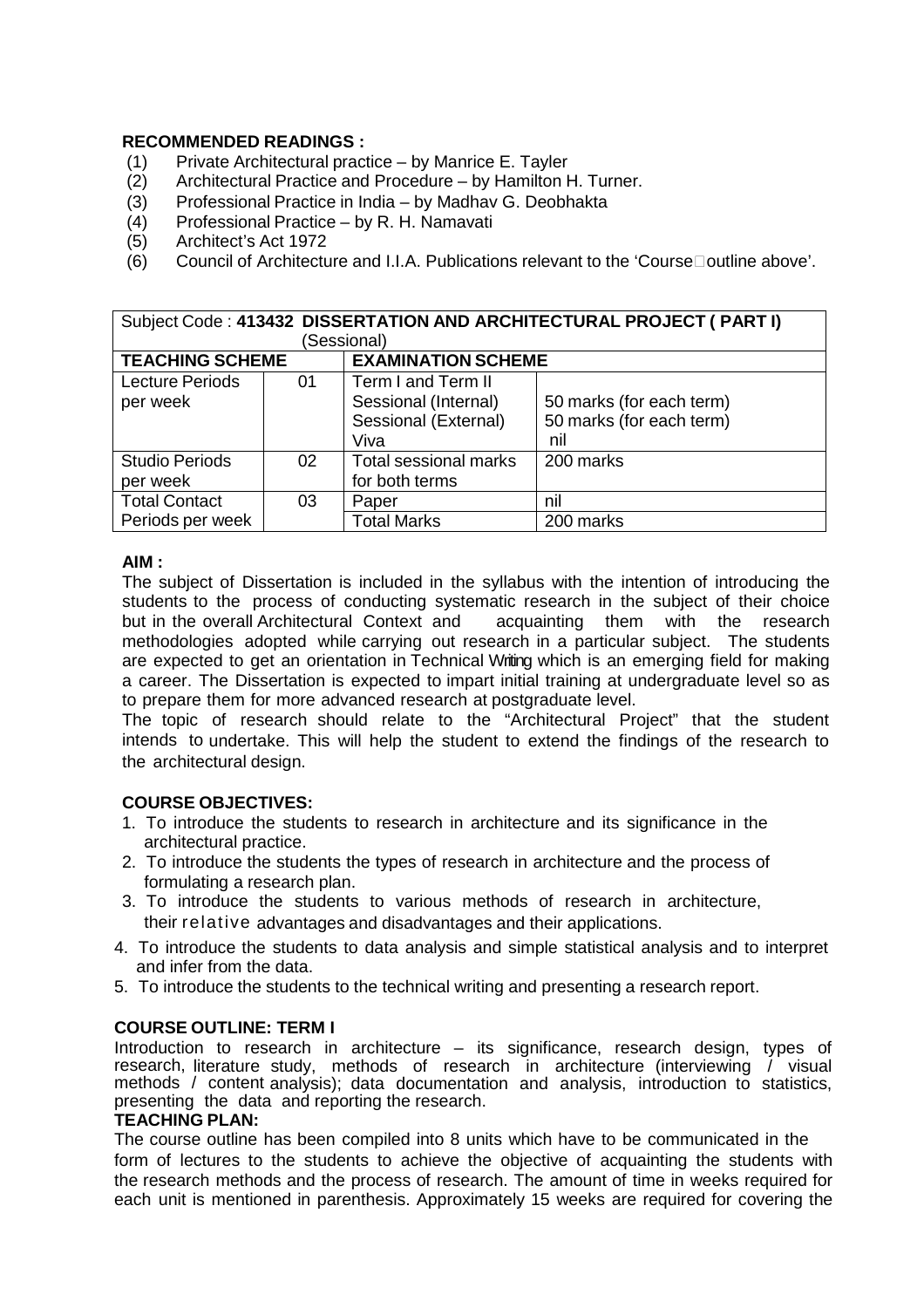units.

It is recommended that units 1 to 4 shall be covered in the earlier part of term I of the year. By knowledge of the methods of research and having introduced to the research design, students can undertake the research design and primary data collection after initial 8 weeks of the term. Units 5 to 8 can be covered in the earlier part of term II of the year by demonstrating these units using the data collected by the students.

#### **TERM I:**

#### **Unit 1 Introduction** (2 week)

Introduction to "research" and its significance in architecture – meaning of research. Relationship between design and research. Types of research in architecture, areas of research in architecture, qualitative and quantitative paradigms.

#### **Unit 2 Research Design** (2 weeks)

Components of research design – formulating the research questions, hypothesis, choosing the sample, methods of data collection, analyzing the data and inferring from the data. Concepts of dependent and independent variables, unit of analysis. Defining the scope and limitations of a research plan, significance of the research outcome. Preparing time schedule & budget for a research plan.

#### **Unit 3 Literature Study and Research** (1 week)

Significance of literature study in research, different sources of information such as books, journals, newspapers, internet, magazines, audio recordings, etc. Referencing and documenting the bibliography.

#### **Unit 4 Methods of Research in Architecture** (3 weeks)

Interview Techniques : Questionnaires /Face to face Interviews / Internet survey. Designing a Questionnaire / Interview schedule.

Visual Techniques : Observations (participant / nonparticipant / direct), activity mapping, accession/erosion trace observations, cognitive maps, etc.

Content Analysis : Secondary data analysis.

Understanding the relative advantages, disadvantages and application of various methods mentioned above and choosing a method appropriate for a research to achieve its objectives.

#### **TERM II:**

#### **Unit 5 Data Documentation and Analysis** (2 weeks)

Understanding the nature of data collected and methods of analysis suitable for that data (graphical / numerical / descriptive). Converting data into numerical form for data analysis.

#### **Unit 6 Introduction to the Statistics** (3 weeks)

Introduction to the simple statistical methods of analyzing numerical data frequencies / percentages, mean / median / mode, correlation, chi square test – inferring from the data and interpreting the meaning of those inferences. Use of MS Excel for statistical data analysis.

#### **Unit 7 Presentation of the Data** (1 week)

Techniques of presenting the numerical data – graphical (pie charts, bar charts, line graphs etc.), tabulations, verbal qualitative data, architectural drawings / maps.

#### **Unit 8 Reporting the Research** (1 week)

Different sections of a research report, technical writing and language (tense, voice,etc.), formatting of a report.

#### **SESSIONAL WORK:**

- 1. A **Class test** based upon the units 1 to 4. (20 % of total marks) to be conducted at the **end of term I.**
- 2. Writing a **review essay** of about 1000 words on any one book / part of a book (chapter) related to architecture, read by the student. (10% of total marks) in **term I**.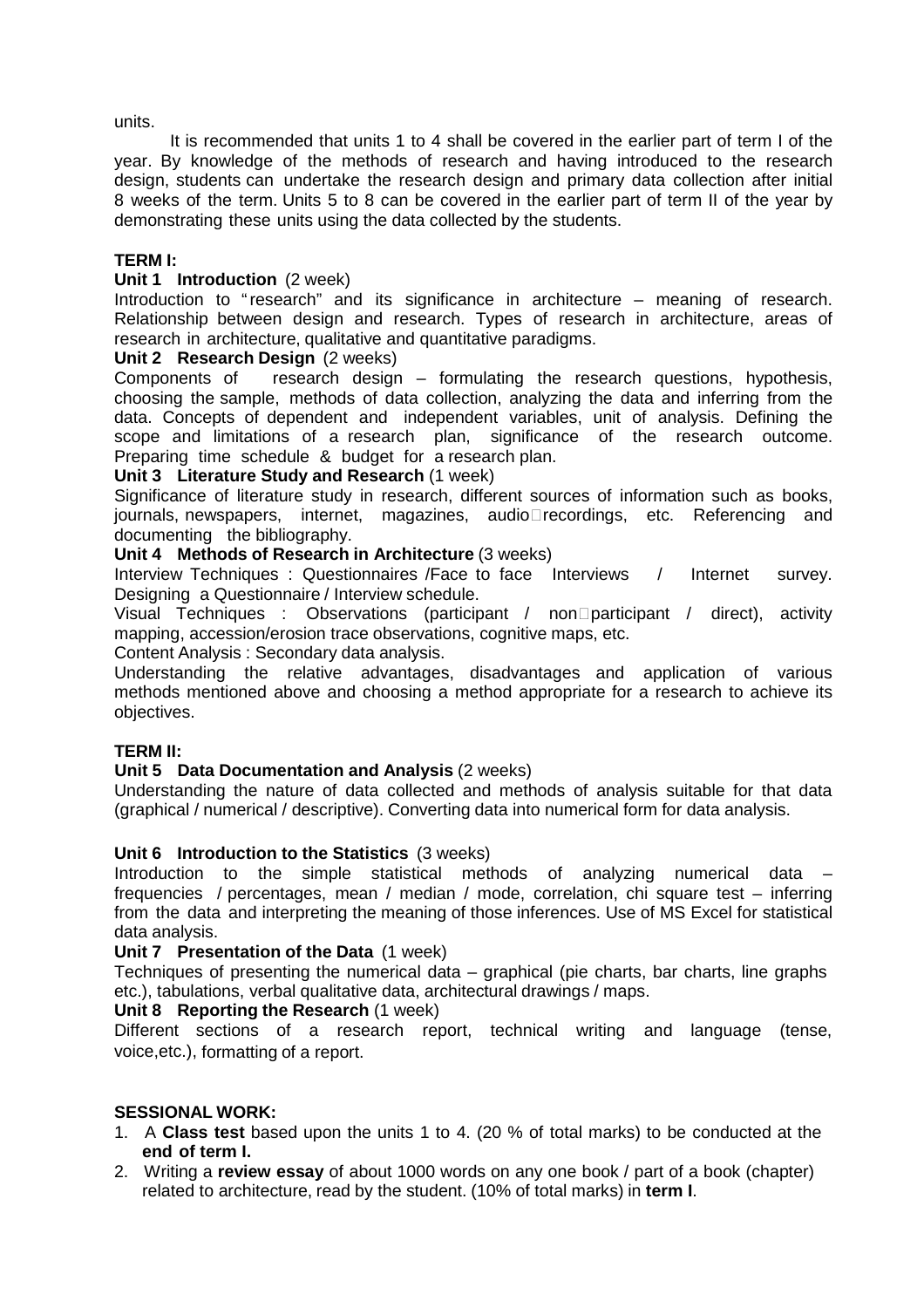- 3. Undertaking **research on a topic** (for Architectural Project approved by the University of Pune).
	- a. Approach to research, research design (20% of total marks)
	- b. Field work (data collection) and Analysis of the data (20% of total marks)
	- c. Report writing and presentation (30% of total marks).
	- Phases (a) above can be assessed in term I while phases (b) & (c) above, will be essentially assessed in the term II.

# **SUBMISSION, CHAPTERS AND FORMAT OF THE REPORT**

# **(Architectural Project Part I):**

Candidates must submit three copies of the report duly signed and endorsed by the Principal and the Guide to their respective colleges. Following is a brief guideline for the sections / chapters in the report and the formatting of the report.

# **1. The report will have three main parts** :

- a. Initial Pages –in the following sequence.
	- i. Title Page.
	- ii. Certificate from the College
	- iii. Acknowledgement.
	- iv. Table of Contents
	- v. List of figures, photos, drawings, tables. vi.
	- List of abbreviations
- b. Main body of the report (not to exceed 4000 words).
	- i. Introduction
	- ii. Literature review
	- iii. Methodology
	- iv. Data Analysis and Findings
	- v. Conclusions and Discussions
	- vi. Recommendations / Design Guidelines
	- vii. Glossary
- c. Appendices

# **2. Formatting of the report**

- a. The report shall be presented in A4 Portrait form using executive bond paper. b. The font to be used shall be either **Bookman Old Style** or **Times News Roman.**
- c. **CHAPTER TITLES** : 16 point upper case bold, **Subheadings** : 14 point title case bold and overall text shall be in 12 point sentence case.
- d. Line Spacing shall be 1.5 lines.
- e. Page numbers shall be given at the bottom centre of a page. The initial pages (as in 1 above) should have roman small numerals (i, ii, iii etc.) while the body of the report and appendices shall have English numerals (1,2,3 etc.)
- f. Margins : Left Margin 40mm (1.5 inch approx) All other margins 25mm (1 inch approx).
- g. Report shall be typed on one side of the page.
- h. Black binding with Golden Embossing.
- i. Standard conventions for giving references, writing bibliography, annotating figures /tables shall be followed.

#### **RECOMMENDATIONS:**

**Topic for Research:** The topic of research should be related to the "Architectural Project" that the student intends to undertake. This will help the student to extend the findings of the research to the architectural design. In this manner, the effort for dissertation would become focused, directional and relevant. The choice of subject shall depend upon many factors such as student's personal interest, circumstances and abilities. A careful check shall be made to see that access is available to relevant buildings and to appropriate libraries,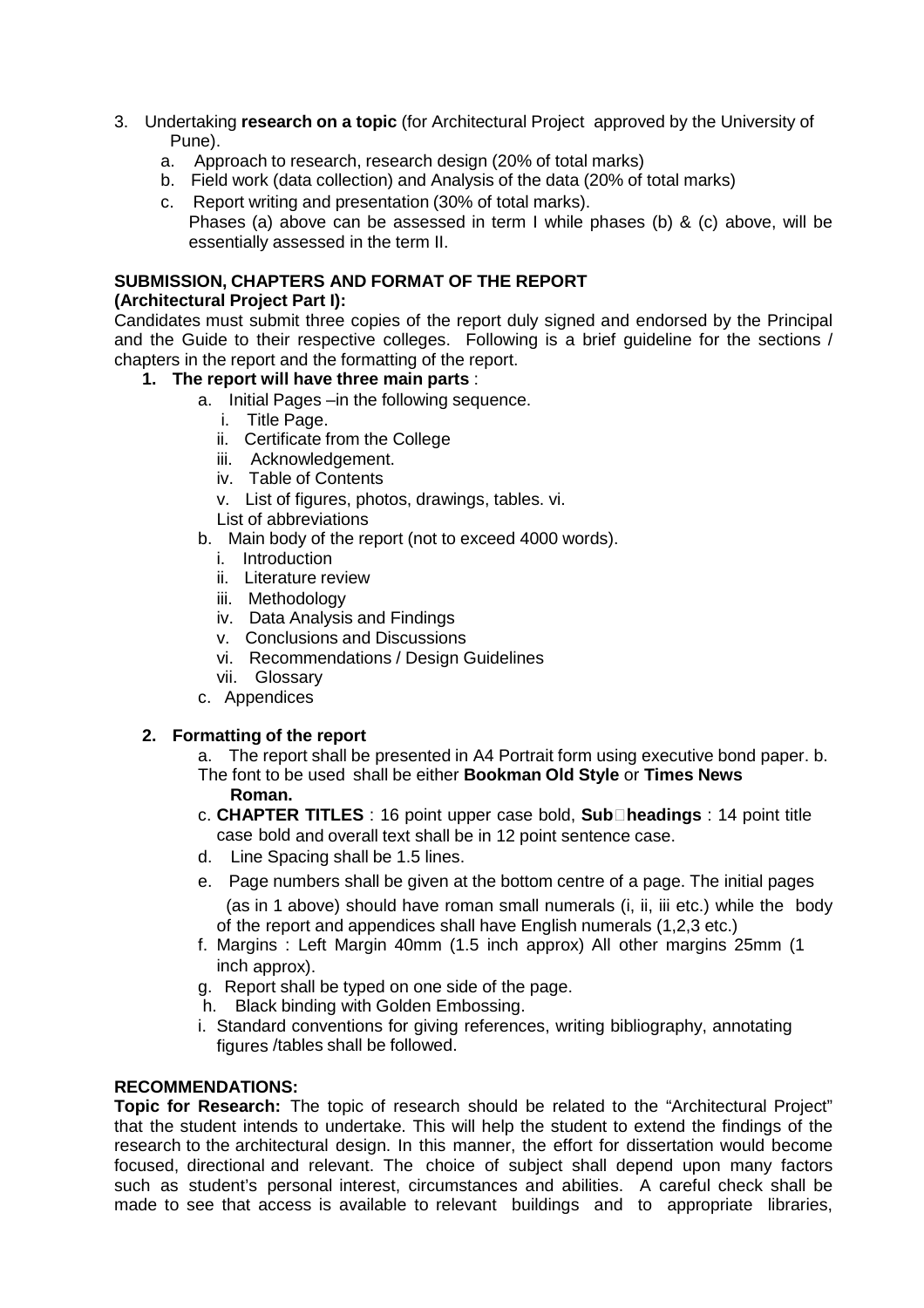record offices, laboratories and other technical resources. Thought must be given to any travel, and field trips, which may be necessary.

Thus coordination between "Dissertation" and "Architectural Project" at the college level is very essential and an over view meeting with the students should be arranged at the end of the third year B.Arch. Depending upon the philosophy of a particular college, the college may allow topics focusing upon a particular area related to their mission statement. Following is a list of some Building Types for reference.

**1.Housing:**Individual or Group Housing Schemes.

**2.Transportation Projects:**Railway stations, City / Interstate Bus Terminus / Domestic and International Air Ports.

#### **3. Cultural, Educational Projects**

Display oriented topics like Museums, Art Galleries, and Theatres for Performing Arts such as Drama, Dance and Music. University and College campuses, Libraries etc.

#### **4. Sports Recreation and Tourism oriented topics**

Stadium, Gymnasium, Swimming Pool, Students Recreation Centers, Clubs, Tourist Resorts, Holiday Homes, Motels, Conference Centers etc.

#### **5. Administrative and Civic Buildings:**

Private and Government Offices, work centers, Town Halls, Police Headquarters, Law Courts etc.

#### **6.Industrial Projects:**

Factories, Specialised Production Centers such as Pharma Industry, IT Parks and related types of building

**7.Technical and Specialized topics such as** Hospitals, Clinics, Film and T. V. Studios, Cost and Structure oriented topics such as cost effective technologies, Energy efficient building design, Pre fabricated and Industrialized Construction etc.

**Guide :** The guides for the dissertation should have minimum 5 yrs. of teaching experience as full time faculty member at an architecture college or shall be a visiting faculty member / practitioner with at least 10 yrs experience. Preferably, a guide should not guide more than 8 students for the dissertation.

**The dissertation coordinator** at a college, should deliver research methods lectures and at times call experts from the field of architecture to review students' work, experts from other fields to give special inputs such as technical writing, statistical methods etc.

#### **RECOMMENDED BOOKS:**

- 1. Babbie, E. The Practice of Social Research, (third edition). Belmont :Wadsworth Publishing Co. 1983.
- 2. Creswell, J. W. Research Design: Qualitaitve, quantitative and mixed methods approaches, 2<sup>nd</sup> Ed., Thousand Oaks : Sage, 2003.
- 3. Creswell, J.W. Research Design: Qualitative & Quantitative Approaches. Thousand Oaks : Sage.1994.
- 4. De Vaus, D. A. Surveys in Social Research, Jaipur : Rawat Publications. 2003.
- 5. Dey, I. Qualitative Data Analysis : A User Friendly Guide for Social Scientists,London : Routledge.1993.
- 6. Groat, L. & Wang, D. Architectural Research Methods, NY : John Wiley and Sons Inc. 2002.
- 7. Kothari, C.R. Research Methodology : Methods and Techniques, New Delhi : Wishwa Prakashan. 2005.
- 8. Nachmias, C. F. and Nachmias, D. Research Methods in the Social Sciences, 5th Edition Great Britain: St. Martin's Press Inc. 1996.
- 9. Norman K Denzin and Yvonna S Lincoln (Eds.) Handbook of Qualitative Research, Thousand Oaks: Sage Publications, pp. 377 392. 1994.
- 10. Patton, M. Q. Qualitative Evaluation Methods, Newsbury Park : Sage Publications. 1980.